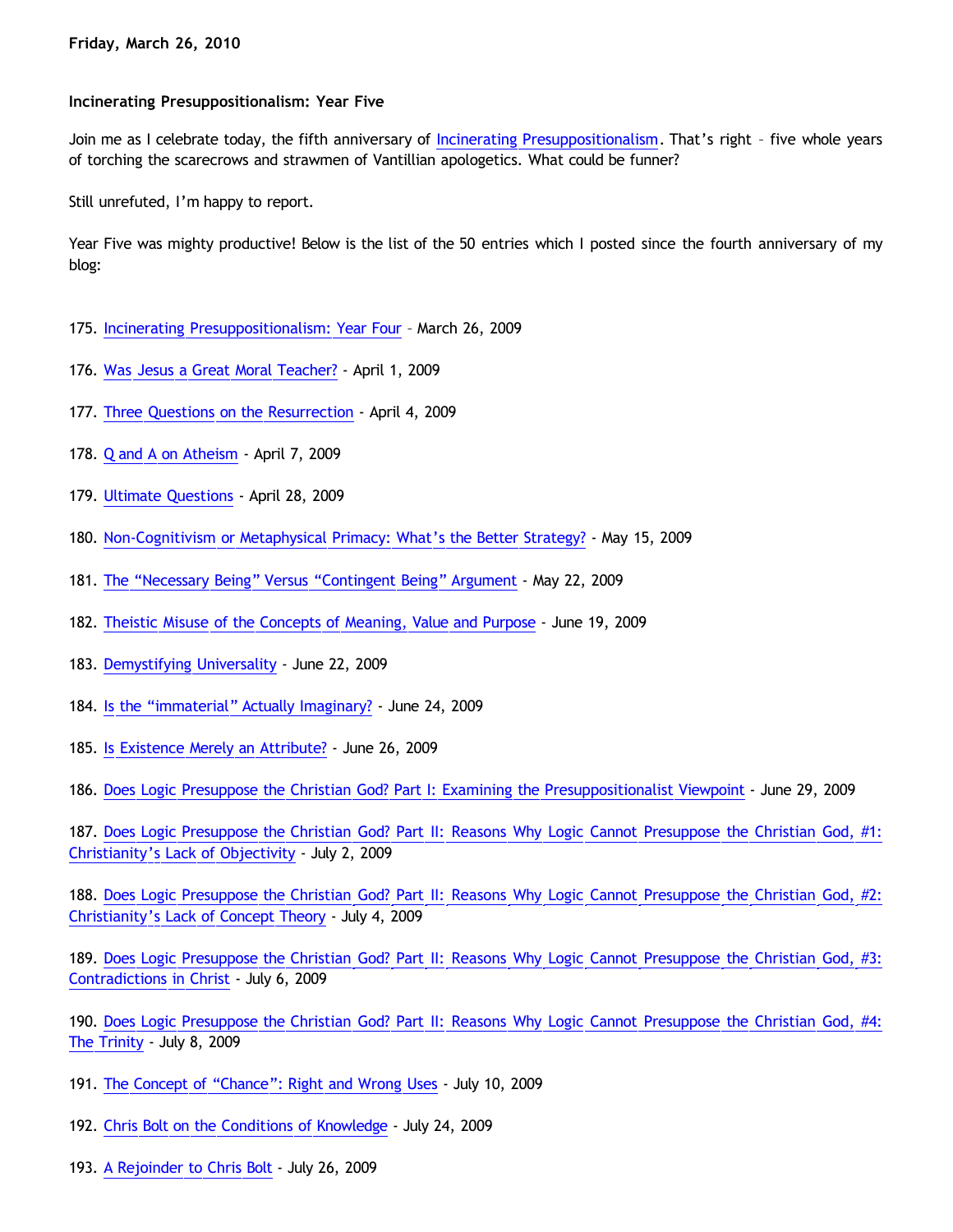194. [RazorsKiss on the Christian God as the Basis of Knowledge - Part 1: Overview of RK's Epistemology](http://bahnsenburner.blogspot.com/2009/08/razorskiss-on-christian-god-as-basis-of.html) - August 13, 2009

195. [RazorsKiss on the Christian God as the Basis of Knowledge - Part 2: RK's Axioms](http://bahnsenburner.blogspot.com/2009/08/razorskiss-on-christian-god-as-basis-of_18.html) - August 18, 2009

196. [RazorsKiss on the Christian God as the Basis of Knowledge](http://bahnsenburner.blogspot.com/2009/08/razorskiss-on-christian-god-as-basis-of_19.html) [– Part 3: RK's](http://bahnsenburner.blogspot.com/2009/08/razorskiss-on-christian-god-as-basis-of_19.html) ["No Brute Facts" Claim](http://bahnsenburner.blogspot.com/2009/08/razorskiss-on-christian-god-as-basis-of_19.html) - August 19, 2009

197. [RazorsKiss on the Christian God as the Basis of Knowledge](http://bahnsenburner.blogspot.com/2009/08/razorskiss-on-christian-god-as-basis-of_20.html) [– Part 4: RK on Man's](http://bahnsenburner.blogspot.com/2009/08/razorskiss-on-christian-god-as-basis-of_20.html) ["Warrant" for Using Logic](http://bahnsenburner.blogspot.com/2009/08/razorskiss-on-christian-god-as-basis-of_20.html) - August 20, 2009

198. [RazorsKiss on the Christian God as the Basis of Knowledge](http://bahnsenburner.blogspot.com/2009/08/razorskiss-on-christian-god-as-basis-of_21.html) [– Part 5: Exodus 3:14](http://bahnsenburner.blogspot.com/2009/08/razorskiss-on-christian-god-as-basis-of_21.html) - August 21, 2009

199. [RazorsKiss on the Christian God as the Basis of Knowledge](http://bahnsenburner.blogspot.com/2009/08/razorskiss-on-christian-god-as-basis-of_24.html) [– Part 6: RK on the Christian's](http://bahnsenburner.blogspot.com/2009/08/razorskiss-on-christian-god-as-basis-of_24.html) ["Certainty"](http://bahnsenburner.blogspot.com/2009/08/razorskiss-on-christian-god-as-basis-of_24.html) - August 24, 2009

200. [RazorsKiss on the Christian God as the Basis of Knowledge](http://bahnsenburner.blogspot.com/2009/08/razorskiss-on-christian-god-as-basis-of_25.html) [– Part 7: Rival Epistemologies](http://bahnsenburner.blogspot.com/2009/08/razorskiss-on-christian-god-as-basis-of_25.html) - August 25, 2009

201. [RazorsKiss on the Christian God as the Basis of Knowledge](http://bahnsenburner.blogspot.com/2009/08/razorskiss-on-christian-god-as-basis-of_26.html) [– Part 8: The](http://bahnsenburner.blogspot.com/2009/08/razorskiss-on-christian-god-as-basis-of_26.html) ["Impossibility of the Contrary"](http://bahnsenburner.blogspot.com/2009/08/razorskiss-on-christian-god-as-basis-of_26.html) - August 26, 2009

202. [RazorsKiss on the Christian God as the Basis of Knowledge](http://bahnsenburner.blogspot.com/2009/08/razorskiss-on-christian-god-as-basis-of_28.html) [– Part 9: Supernatural Deception](http://bahnsenburner.blogspot.com/2009/08/razorskiss-on-christian-god-as-basis-of_28.html) - August 28, 2009

- 203. [Response to Madmax](http://bahnsenburner.blogspot.com/2009/08/response-to-madmax.html)  August 31, 2009
- 204. [Chris Bolt's Questions](http://bahnsenburner.blogspot.com/2009/09/chris-bolts-questions.html)  September 1, 2009
- 205. [Bolt's Loose Screws](http://bahnsenburner.blogspot.com/2009/09/bolts-loose-screws.html) September 4, 2009
- 206. [Bolt's Leaking Boat](http://bahnsenburner.blogspot.com/2009/09/bolts-leaking-boat.html)  September 6, 2009
- 207. [Can the Water in My Drinking Glass Turn into Merlot?](http://bahnsenburner.blogspot.com/2009/09/can-water-in-my-drinking-glass-turn.html)  September 9, 2009
- 208. [Natural Revelation: Direct Apprehension or Inference?](http://bahnsenburner.blogspot.com/2009/09/natural-revelation-direct-apprehension.html) September 11, 2009
- 209. [Chris Bolt on Hume and Induction](http://bahnsenburner.blogspot.com/2009/10/chris-bolt-on-hume-and-induction.html) October 7, 2009
- 210. [Bolt on Evidence and the Need to Take a Claim Seriously](http://bahnsenburner.blogspot.com/2009/10/bolt-on-evidence-and-need-to-take-claim.html) October 14, 2009
- 211. [Kreeft on the Design Argument](http://bahnsenburner.blogspot.com/2009/11/kreeft-on-design-argument.html) November 21, 2009
- 212. [The Argument from Predication](http://bahnsenburner.blogspot.com/2009/12/argument-from-predication.html)  December 26, 2009
- 213. [Are Non-Christians Unable to](http://bahnsenburner.blogspot.com/2010/01/are-non-christians-unable-to-account.html) ["Account for" Their Counting?](http://bahnsenburner.blogspot.com/2010/01/are-non-christians-unable-to-account.html) January 9, 2010
- 214. [How Theism Violates the Primacy of Existence](http://bahnsenburner.blogspot.com/2010/02/how-theism-violates-primacy-of.html) February 5, 2010
- 215. [The Uniformity of Nature](http://bahnsenburner.blogspot.com/2010/02/uniformity-of-nature.html) February 12, 2010
- 216. [Humean Causality and Presuppositionalism](http://bahnsenburner.blogspot.com/2010/03/humean-causality-and.html) March 5, 2010
- 217. [Causality as a Necessary Relationship](http://bahnsenburner.blogspot.com/2010/03/causality-as-necessary-relationship.html) March 10, 2010
- 218. [John Robbins and the Foreclosure of His Critique of Objectivism](http://bahnsenburner.blogspot.com/2010/03/john-robbins-and-foreclosure-of-his.html)  March 11, 2010
- 219. [Extra! Extra! Read all about it! Irrefutable Evidence that Christianity is True!](http://bahnsenburner.blogspot.com/2010/03/extra-extra-read-all-about-it.html) March 13, 2010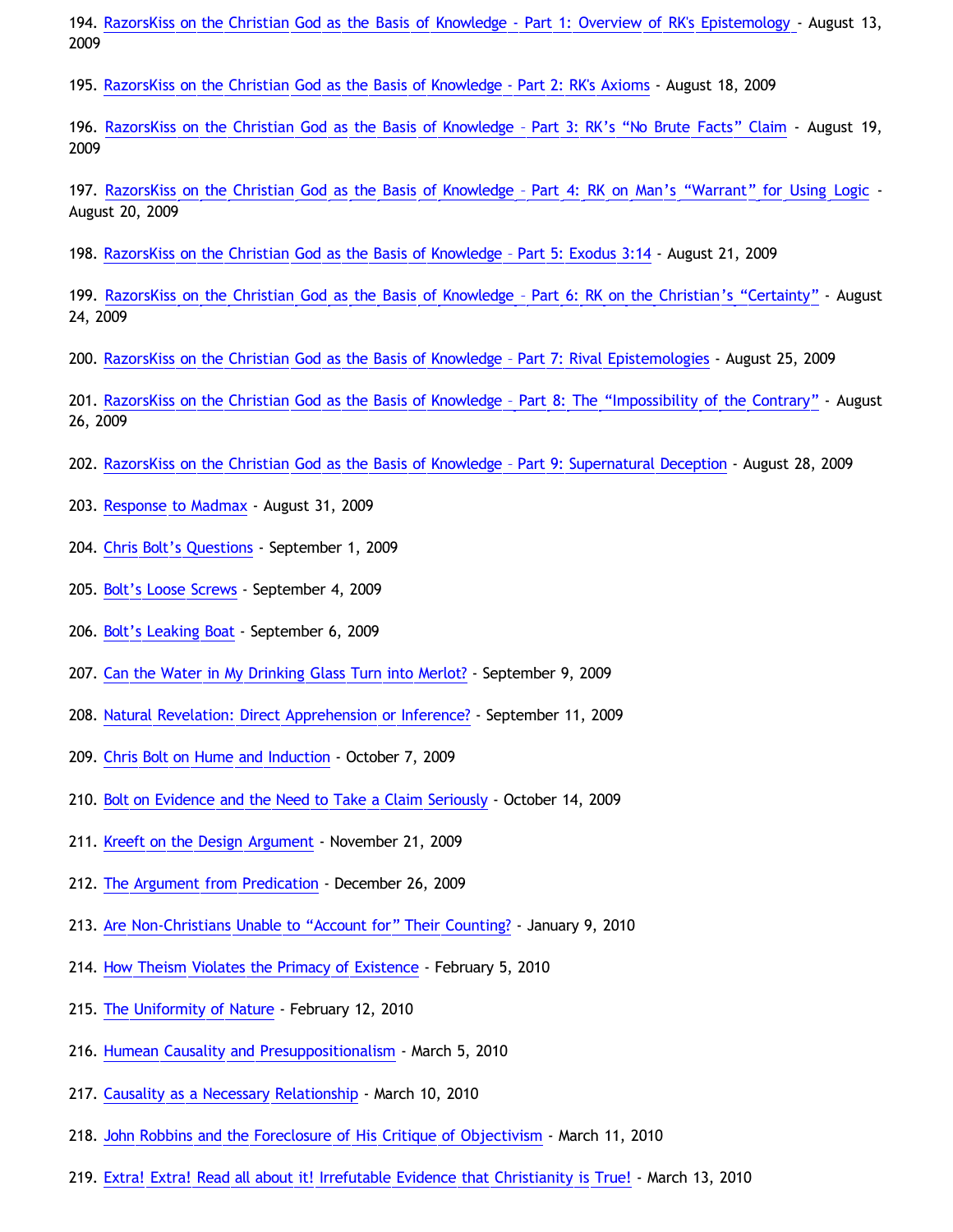- 220. [Bolt's Pile of Knapp, Pt. 1](http://bahnsenburner.blogspot.com/2010/03/bolts-pile-of-knapp-pt-1.html) March 19, 2010
- 221. [Bolt's Pile of Knapp, Pt. 2](http://bahnsenburner.blogspot.com/2010/03/bolts-pile-of-knapp-pt-2.html) March 20, 2010
- 222. [Bolt's Pile of Knapp, Pt. 3](http://bahnsenburner.blogspot.com/2010/03/bolts-pile-of-knapp-pt-3.html) March 21, 2010
- 223. [Bolt's Pile of Knapp, Pt. 4](http://bahnsenburner.blogspot.com/2010/03/bolts-pile-of-knapp-pt-4.html) March 22, 2010
- 224. [Bolt's Pile of Knapp, Pt. 5](http://bahnsenburner.blogspot.com/2010/03/bolts-pile-of-knapp-pt-5.html) March 23, 2010

Over the past year, as in previous years, I have interacted with numerous defenders of the Christian faith, the self-anointed spokesmen for the super-spook of a primitive philosophy which can be credited for no greatness whatsoever, and which is responsible for much stagnation and degeneration in the modern west, either directly or indirectly. Many of these folks have formal educations in the field of Christian apologetics. But they can't hold a candle to me. My work shuts up their mouths, stops their pens, and turns off their keyboards.

Personal highlights over this past year include my series on logic (posts 186-190), my review of RazorsKiss' debate with Mitch LeBlanc (posts 194-202), several posts on concepts (e.g., posts 182,183, 191, 213), and several posts addressing the presuppositionalist attack on induction (e.g., posts 207, 209, 215-218, 220-224).

Some of these series have already made their way to my website, [Katholon.com](http://www.katholon.com/), which may be a handy source if you' re ever confronted by a presuppositionalist. For instance, if an apologist claims that logic presupposes the Christian god and that one cannot "account for" it without his god's existence, send him [here](http://www.katholon.com/Logic.htm). If an apologist claims that knowledge "presupposes" the Christian god, send him to my [review of RazorsKiss' debate with Mitch LeBlanc.](http://katholon.com/RK.htm) If he says that the uniformity of nature requires the existence of the Christian god, give him [this link](http://katholon.com/Bolts-Pile-of-Knapp.htm) which will leave no doubt that presuppositionalists are DOA (i.e., *defeated on arrival*) on the matter.

I plan to be active over the next year, but as always I am a most busy man. Some months will be more productive than others. But you can continue to expect delicious content here.

So here's to enjoying another year of [Incinerating Presuppositionalism.](http://bahnsenburner.blogspot.com/)

Regards,

Dawson

Labels: [IP Archives](http://bahnsenburner.blogspot.com/search/label/IP%20Archives)

*posted by Bahnsen Burner at [5:00 AM](http://bahnsenburner.blogspot.com/2010/03/incinerating-presuppositionalism-year.html)*

## **4 Comments:**

[Burgess Laughlin](http://www.blogger.com/profile/13865479709475171678) said...

Congratulations!

[March 26, 2010 6:10 AM](http://bahnsenburner.blogspot.com/2010/03/3751053937457310243)

[Jay](http://www.blogger.com/profile/09604208085934821426) said...

Another great year, good work.

[March 26, 2010 8:44 AM](http://bahnsenburner.blogspot.com/2010/03/9223269101345285971)

[Harold](http://www.blogger.com/profile/10897769844874861468) said...

Cool beans.